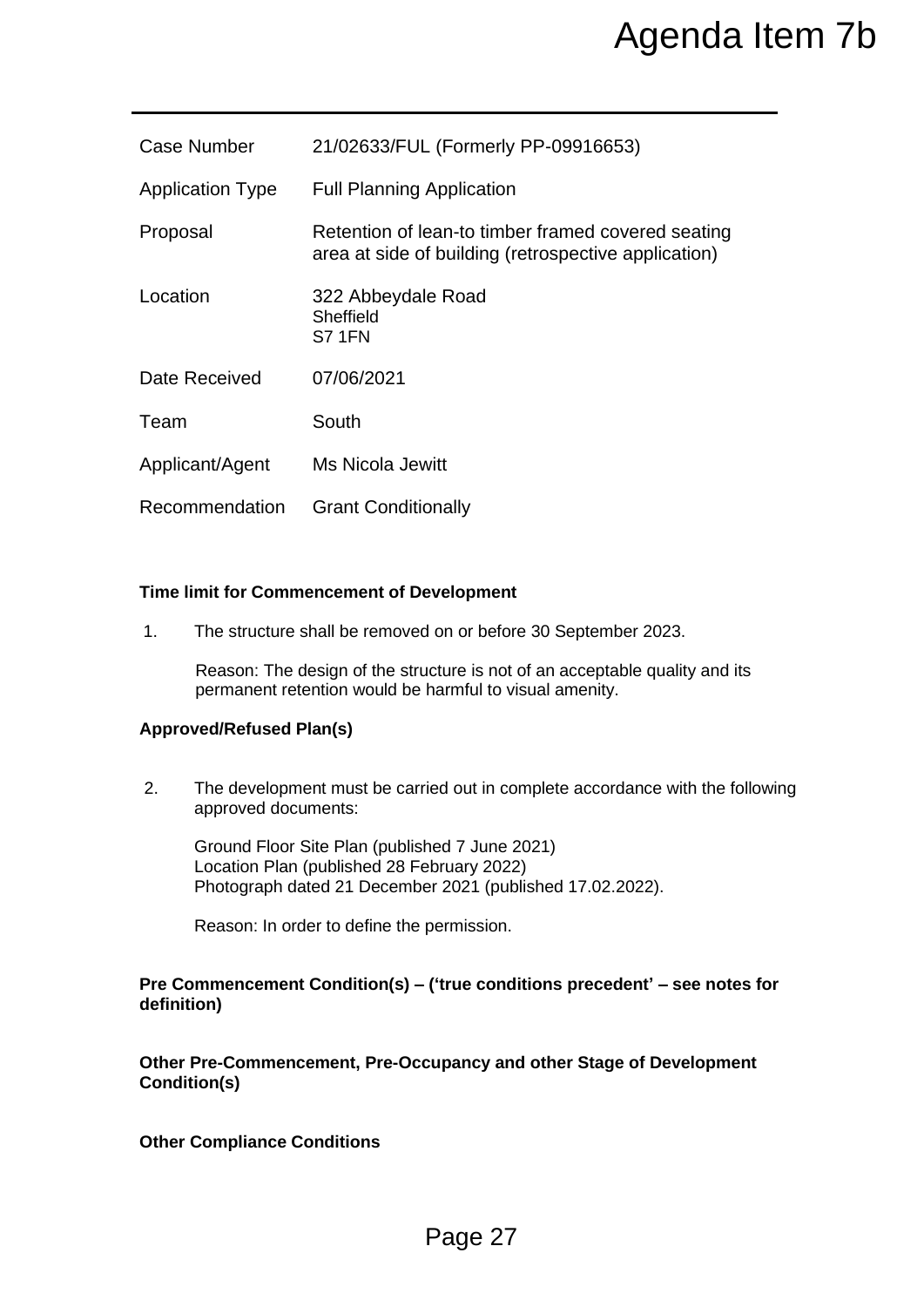3. The extension shall not be used by customers, patrons or visitors of the business between the following times:

21:00 hours and 09:00 hours (the following day)

Reason: In the interests of protecting the amenities of nearby local residents.

4. No loudspeakers shall be fixed within or externally to the extension nor directed to broadcast sound inside the extension at any time.

Reason: In the interests of the amenities of the locality and occupiers of adjoining property.

Attention is Drawn to the Following Directives:

- 1. The Local Planning Authority would welcome pre-application discussions to determine the most appropriate form and design for a permanent structure in this location. You are advised to enter into such discussions as soon as possible given that the existing structure must be removed within 18 months. Rather than refusing the application, which it is recognised might cause a significant impact on the business, the Local Planning Authority wish to engage with the applicant to secure an alternative proposal that is more sympathetically designed and built of more appropriate materials.
- 2. The applicant is advised that the assessment of this planning application has been made on the basis that the bar element of the business is ancillary to the main business which is a cafe/restaurant and retail sales shop (Use Class E). If there is an intensification of the bar aspect of the business such that it becomes a primary activity of the business, then the use of the premises would be classed as suigeneris and would therefore, subsequently require a planning application for change of use.
- 3. The Local Planning Authority has dealt with the planning application in a positive and proactive manner and sought solutions to problems where necessary in accordance with the requirements of the National Planning Policy Framework.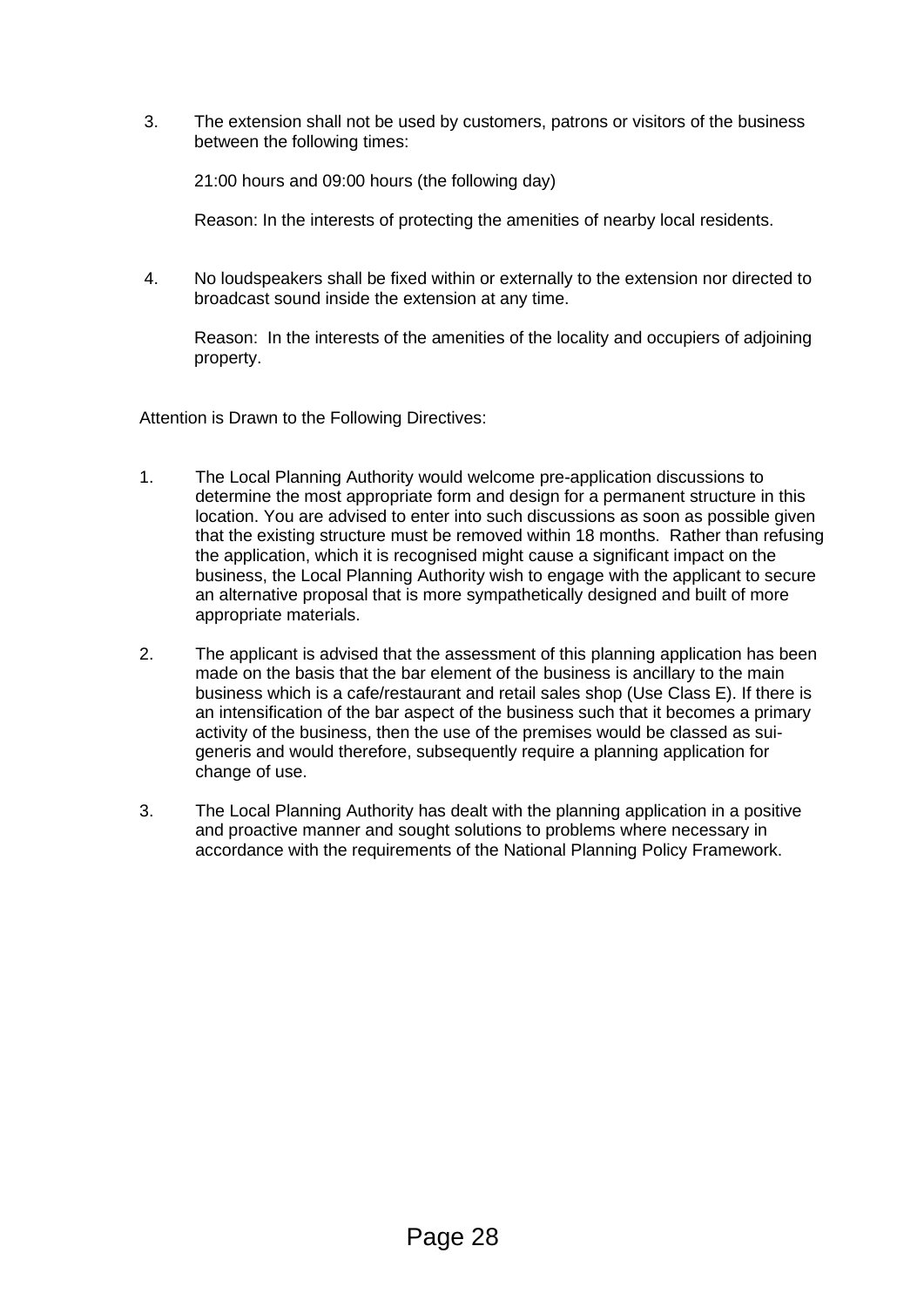## Site Location



© Crown copyright and database rights 2016 Ordnance Survey 10018816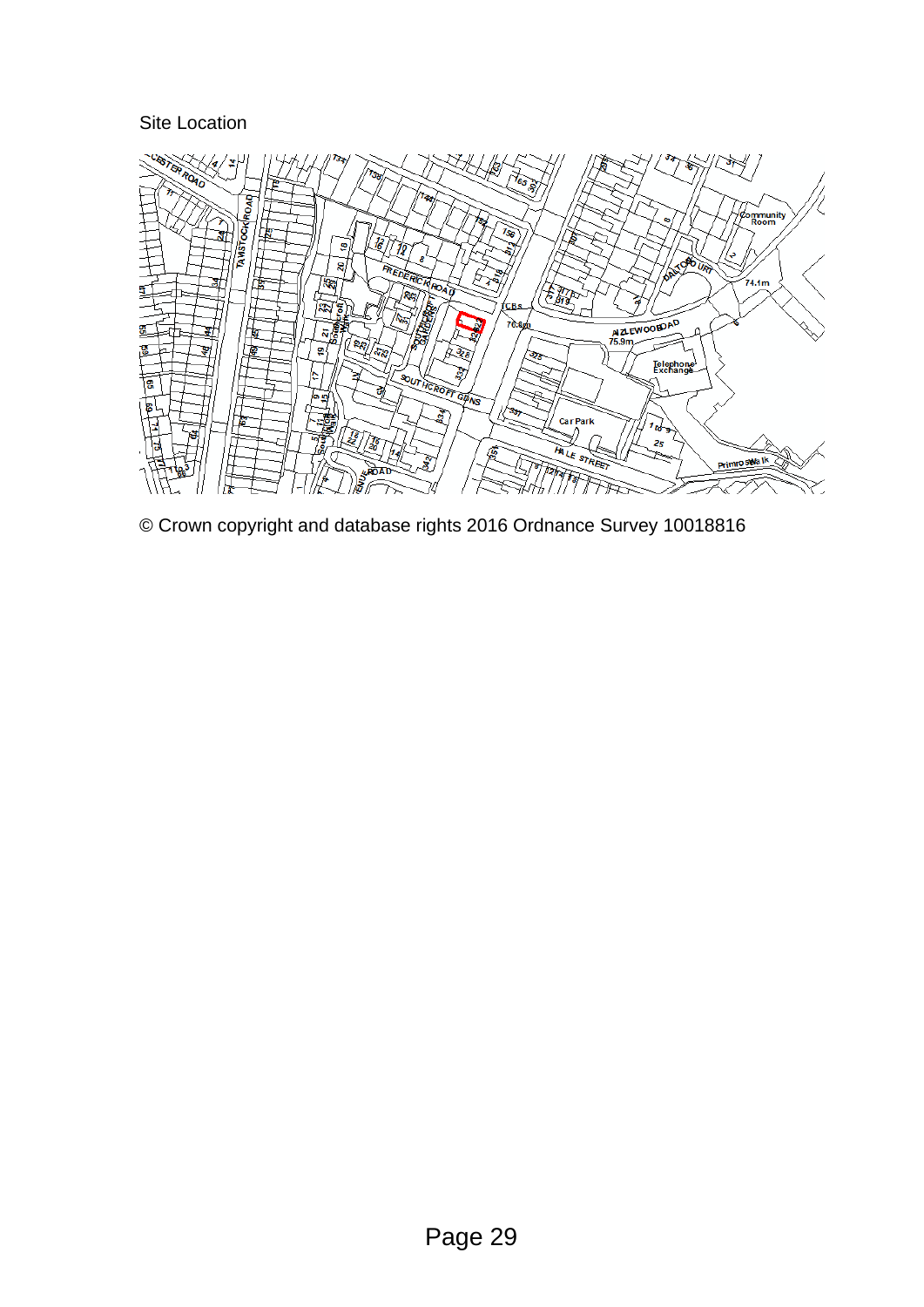# INTRODUCTION

Members will recall that this proposal was presented to the Committee on 1<sup>st</sup> March 2022 but was deferred to enable further consideration to be given by officers to the implications of enabling the applicant to play music through loudspeakers within the external shelter. Condition 6 as previously recommended within the main agenda report for the 1<sup>st</sup> March Committee had prohibited fixed loudspeakers for the playing of music. Members requested that officers consider whether it was feasible to allow the playing of music with appropriate controls.

This updated report therefore presents the findings of that consideration and a subsequent recommendation.

## PROPOSAL

This application relates to an existing commercial property located on Abbeydale Road at its junction with Frederick Street. The application is seeking retrospective consent for a single-storey side extension to an existing café/retail shop business (Use Class E). The applicant is applying to keep the extension permanently.

The property (known as "Coles Corner") is an end terrace shop unit located within a short shopping parade of 6 units fronting Abbeydale Road. The shop/café/ business operates the ground floor accommodation and there is a separate unconnected residential flat above. The immediate area is best characterised as having mainly commercial premises fronting Abbeydale Road with housing areas behind. Many of the shops in this parade of 6 units have residential accommodation above.

When originally submitted, the application was for a change of use to a sui-generis use on the basis that a significant bar element operated alongside the retail shop/café use. of the business. However, the applicant has now clarified to officers that the use does not include a bar as such and any alcohol consumption is ancillary to the café/shop use. On this basis, the bar element was removed from the application description and permission for a change of use was no longer necessary. If the bar element of the business were to expand and become a significant element of the business, then an application for change of use would be required and the applicant has been made aware of this. This is because a 'drinking establishment' falls outside Use Class E (and is sui generis).

The Town and Country Planning (General Permitted Development etc.) (England) (Amendment) (No. 3) Order 2021) relates to temporary structures for food and drink businesses, and their potential to be Permitted Development (i.e. not requiring planning permission). This legislation was originally implemented in the early stages of the covid pandemic to allow businesses to operate in a ventilated environment and provide flexibility. Initially a temporary arrangement, with a sunset clause, this has now been made permanent. However, it has limitations, most notably that the structure must be a moveable structure (e.g. gazebo), but also in relation to height and footprint.

For clarity, the structure as erected does not constitute Permitted Development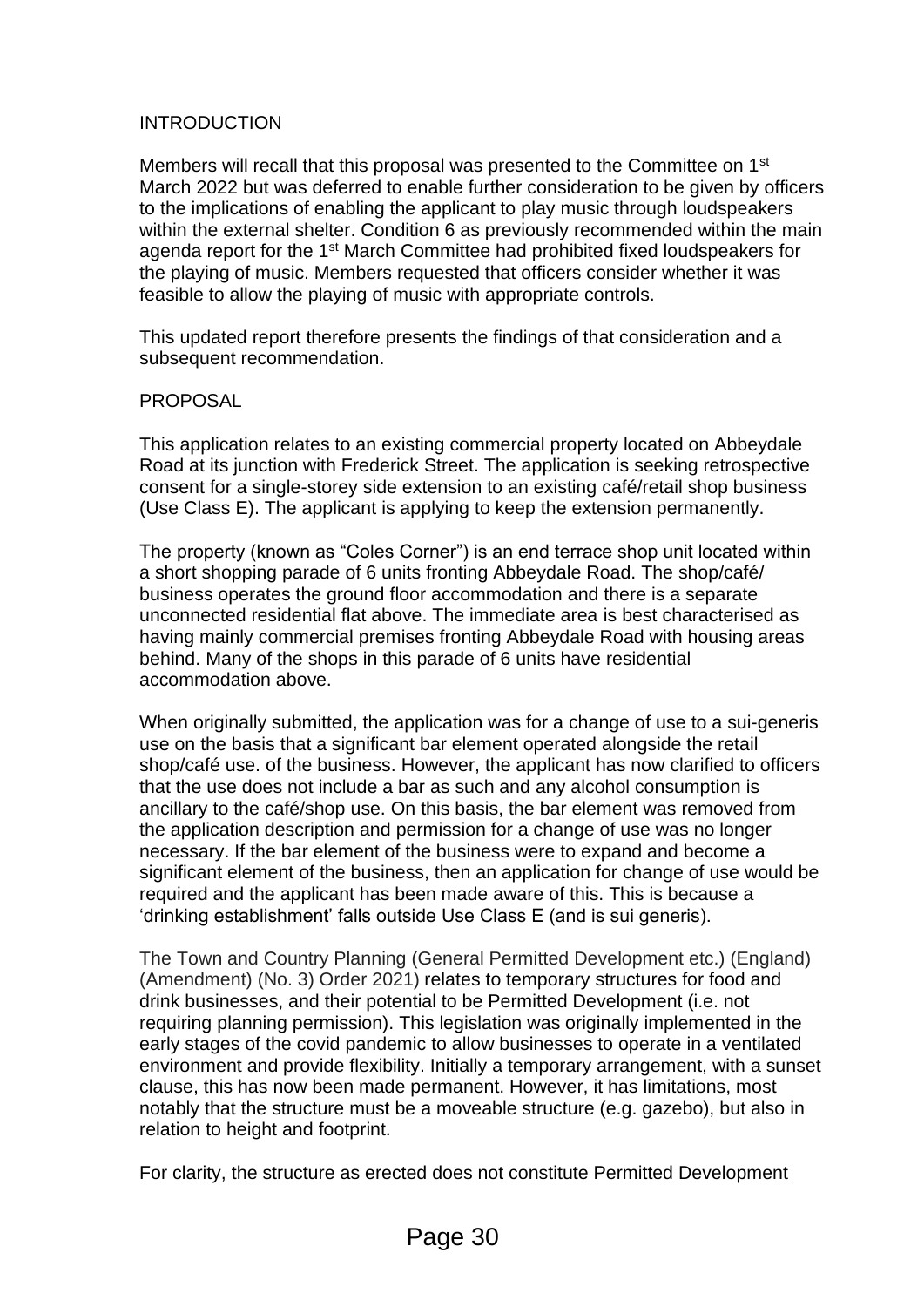under this provision and does require a full planning permission.

The extension as built sits on the Frederick Road frontage and is approximately 12.2 metres long by approximately 2.0 metres wide. It has an eaves height of approximately 2.1 metres and an overall height of approximately 2.75 metres. The main structure is timber framed and the roof is a clear/translucent polycarbonate profiled sheeting.

Although not shown on the submitted application photographs and plans, the extension has been altered since originally constructed and now incorporates filledin panels between the supporting posts. The filled-in panels are made of a mixture of materials and these include:- tarpaulin, vertical and horizontal timber slats, clear plastic sheeting capable of being rolled-up, as well as several doors that allow access into the extension. In addition to the more permanent elements of the extension there are also several moveable landscaped planter boxes. The whole side extension structure is fixed on to a new slightly raised concrete base which was introduced to create a level platform (due to the sloping gradient of the side forecourt area). The structure also incorporates some external decorative lights.

There is no direct access for customers to walk from the side extension into the main shop premises. The only access from the main premises into the extension is via the existing kitchen area (for staff only).

It is noted that some of the planters (which are moveable) are positioned on part of the public footpath.

One of the side infill panels and the front facing panel of the extension incorporates some of the menu details. The business has a premises licence to sell alcohol.

The submitted plan shows that the external space is used mainly for dining purposes with the internal area used predominantly for retail purposes. The plans show that the side extension is capable of accommodating 4 tables with seating for approximately 16 covers.

Although the materials are relatively lightweight in nature, the extension is intended to be a permanent feature of the building.

# RELEVANT PLANNING HISTORY

There is planning history dating back to the 1980s but only the following applications are considered to be relevant to the current proposal:

85/02327/FUL – Application for use of rear ground floor of building for the sale of hot food for consumption off the premises. This application was refused in January 1986.

87/01271/FUL – Application for use of premises for the sale of takeaway hot food. This application was refused in July 1987.

19/04316/A3PN – Use of retail unit (Use Class A1) as gift shop/café (Use Class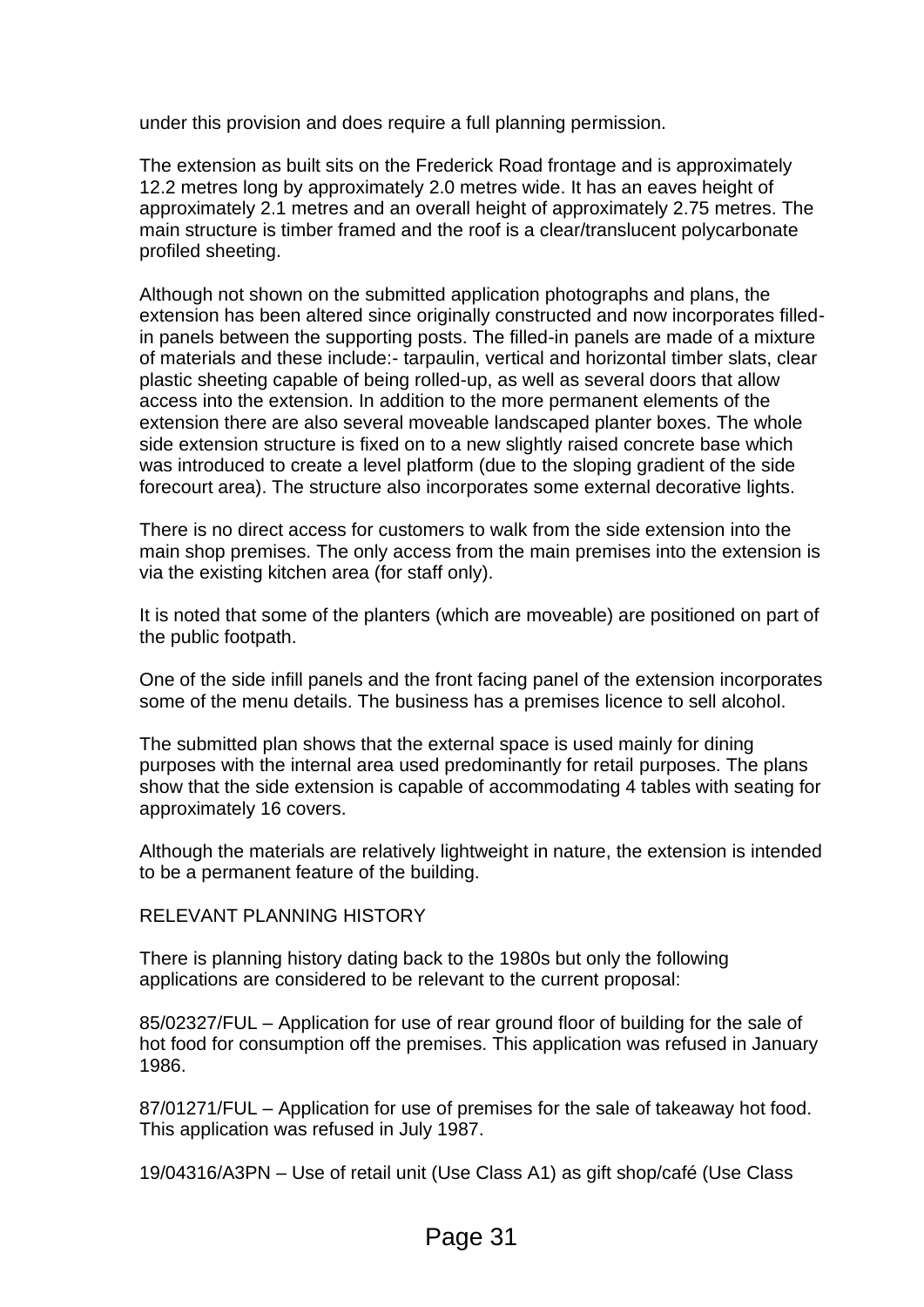A3). This application was refused as it was retrospective (so did not qualify for a prior approval)

21/00175/ENCHU – Enforcement Matter – It was alleged that the shop was operating as a sui-generis use (bar), with tables and chairs outside. This led to this current application being submitted.

## SUMMARY OF REPRESENTATIONS

This application has resulted in 41 representations being received from 38 different properties (this includes a letter of support from Cllr Alison Teal). All the representations received were in response to the original proposal which included the change of use element.

Of the 41 representations received 26 are in support of the proposal and 13 have raised objections. There are also 2 neutral representations in respect of the proposal. The comments have been summarised and are listed below:

Comments made by Cllr Alison Teal:

- Cllr Teal is saddened to see conflict between neighbours.
- As part of a summer event relating to music trails in which Coles Corner participated, there was some loud music performed at this venue and it did generate some loud noise for local residents and, as a consequence, local residents are worried that this could be repeated again in the future and more regularly.
- The business owners are extremely conscientious about being good neighbours and have no wish to inconvenience or disregard the rights of residents in the area.
- There are lots of supportive comments here with the application to illustrate what a highly valued business "Coles Corner" is to the community.
- The outdoor framed seating area has created an important addition to the amenity space.
- Cllr Teal would like to see the proposed extension approved.

Other Comments in Support

- The site was previously an eyesore (graffiti and litter etc.), the applicant has worked hard to improve and tidy up the appearance of the property.
- The works done have created a wonderful outdoor café space.
- The extension enhances this part of Abbeydale Road. It's a major asset to the streetscape and is to be applauded for its pleasing appearance.
- The outdoor seating area is small and enclosed.
- It's a trendy place for clientele to go for a quiet drink rather than go to other bigger bars in the area.
- This is not a big rowdy drinking establishment.
- Lots of events take place here such as world food eating days.
- Abbeydale Road has been run down for many years, but its now going through a popular transformation with nice independent food and drink establishments.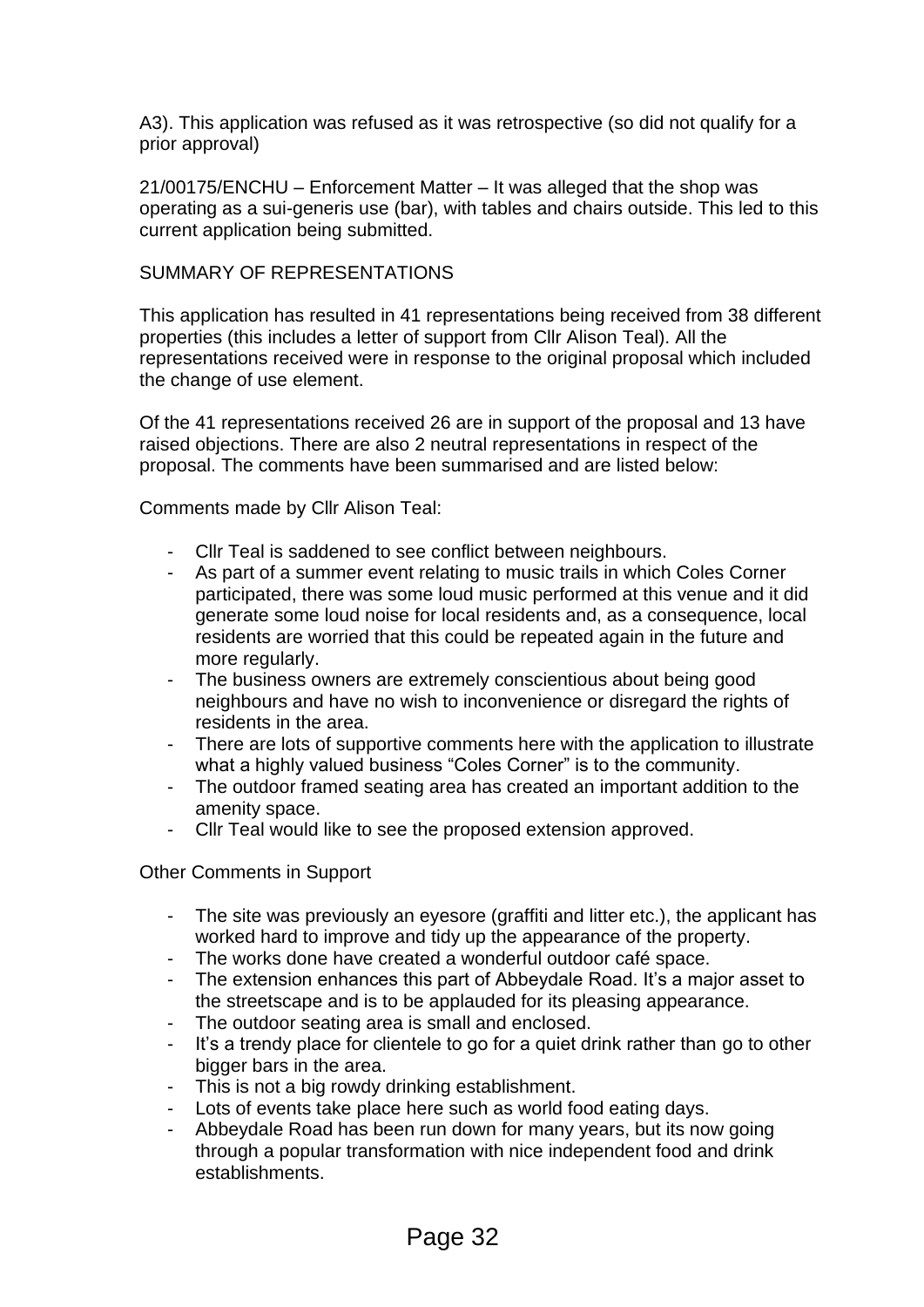- Coles Corner sources locally produced products and provides employment for local people.
- The works undertaken at Coles Corner are commendable, those works brighten up this part of the road and makes it more attractive to visitors. It's become a vibrant hub for locals.
- Coles Corner showcases the very best in small, independent businesses.
- The external lean-to extension enables a modest number of people to safely enjoy each other's company.
- Supporting local independent businesses will be beneficial to the economy in general.
- The construction of the temporary outdoor seating area is an improvement to the street-scene.
- The outdoor seating area is essential in reducing the effects of Covid.
- The development is entirely within the applicant's own land and will not have an impact on footpaths or roads in the area.
- There's a brick wall at the rear of the site and this wall partially creates a physical screen from nearby properties on Southcroft Gardens.
- The plants that have been used in the planting beds are beautiful and help to make Abbeydale Road a nicer place to live.
- Drug dealers and youth gangs used to hang out here, they no longer do.
- The business provides an inclusive environment with something for people of all ages and communities which you can't get elsewhere on Abbeydale Road.
- The themed days at the café provide the opportunity to experience the music and food of other cultures.
- Coles Corner creates a positive atmosphere and attracts visitors that also go on to use some of the other shops and businesses in the locality.
- It was lovely to see Coles Corner as part of the 'Music Trail' in the city, where live music was enjoyed by many local people.

Comments in Objection to the Proposal

- The premises generate a lot of traffic which often leads to local residents and visitors being unable to park their cars near to their homes.
- There is loud amplified music regularly played at the café which has a direct impact for local residents.
- There are quite often large crowds of people standing outside which leads to noise issues and people staring at local residents (making them feel uncomfortable).
- When they are busy, the café often set-up tables and chairs on the public road. Do the owners of the business have a licence to serve food and drink outdoors and do they have a licence to set up tables on the public road??
- There are lots of people supporting this local business but, most of them are not local residents.
- The views of local residents should be considered.
- There are already too many bars in the area.
- The area already has problems with traffic congestion, and this will just add to the problem.
- Having music blaring away and people pouring out onto the street at 11pm is unfair to local residents. The music is often very loud.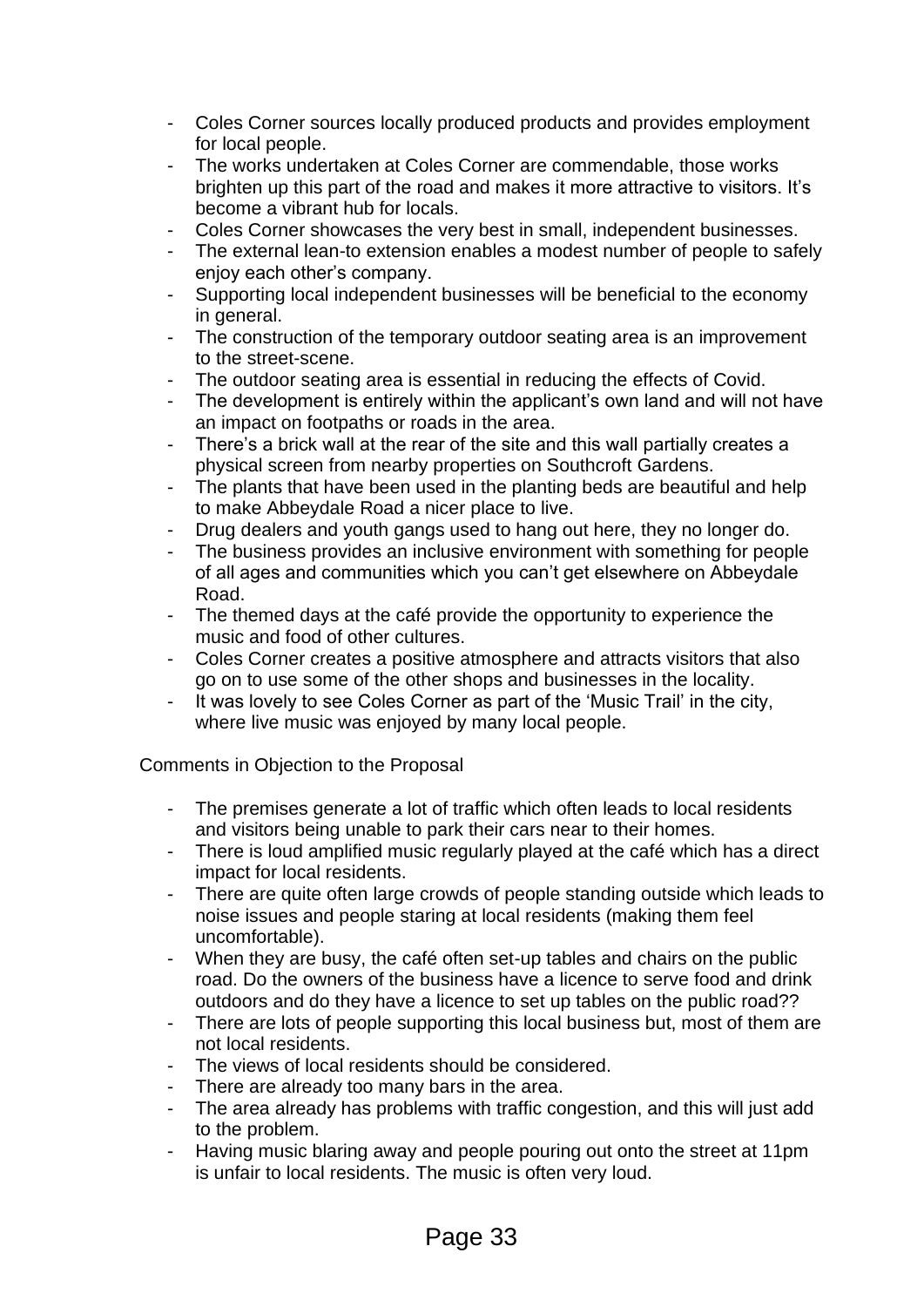- Music being played outside on the street is an issue, other bars don't have loud music playing outside.
- Why can't the building just remain as a café with normal operating times?
- The owner of the business won't allow people to park on her side of Frederick Road and she regularly asks people to move their cars if they are parked near the side extension.
- There is still too much noise after customers leave the building, some customers have been seen urinating on nearby walls.
- The submitted photographs and images of the extension are not accurate, they don't accurately show what's there now.
- Over time (from when it first opened) the premises is being used more as an outdoor bar venue with live and very loud music. This is also now attracting large groups of people on to Abbeydale Road and Frederick Road.
- Local residents are mainly working families with school-aged children and vulnerable elderly people, the proposed late night opening hours will lead to further problems.
- The activities at the premises should be limited to the indoor area only.

## Neutral comments:

- There's no objection to the indoor activity being used between 09:00 hours to 23:00 hours but the outdoor seating area should have restrictions that control the operating times that it is used. The outdoor seating area should not be used by customers after 9pm and all the tables and chairs should be cleared away by 9:15 pm.
- The filling of the bins and arrangements for the disposal and collection of bottles and other waste should also be limited to social hours, again, to prevent disturbance for local residents. Other recent decisions for food and drink establishments have had these similar conditions imposed.

### PLANNING ASSESSMENT

### Policy Context

The Council's development plan comprises the Core Strategy (CS) which was adopted in 2009 and the saved policies of the Unitary Development Plan (UDP) which was adopted in 1998. The National Planning Policy Framework revised in 2021 (NPPF) is also a material consideration.

The Council's Development Plan (UDP and Core Strategy) predates the NPPF; the development plan does however remain the starting point for decision making and its policies should not simply be considered out-of-date if adopted or made prior to the publication of the Framework, as is the case in Sheffield.

The key principle of the NPPF is the pursuit of sustainable development, which involves seeking positive improvements in the quality of the built, natural and historic environment, as well as in people's quality of life.

Paragraph 81 of the NPPF also seeks to ensure that the right conditions are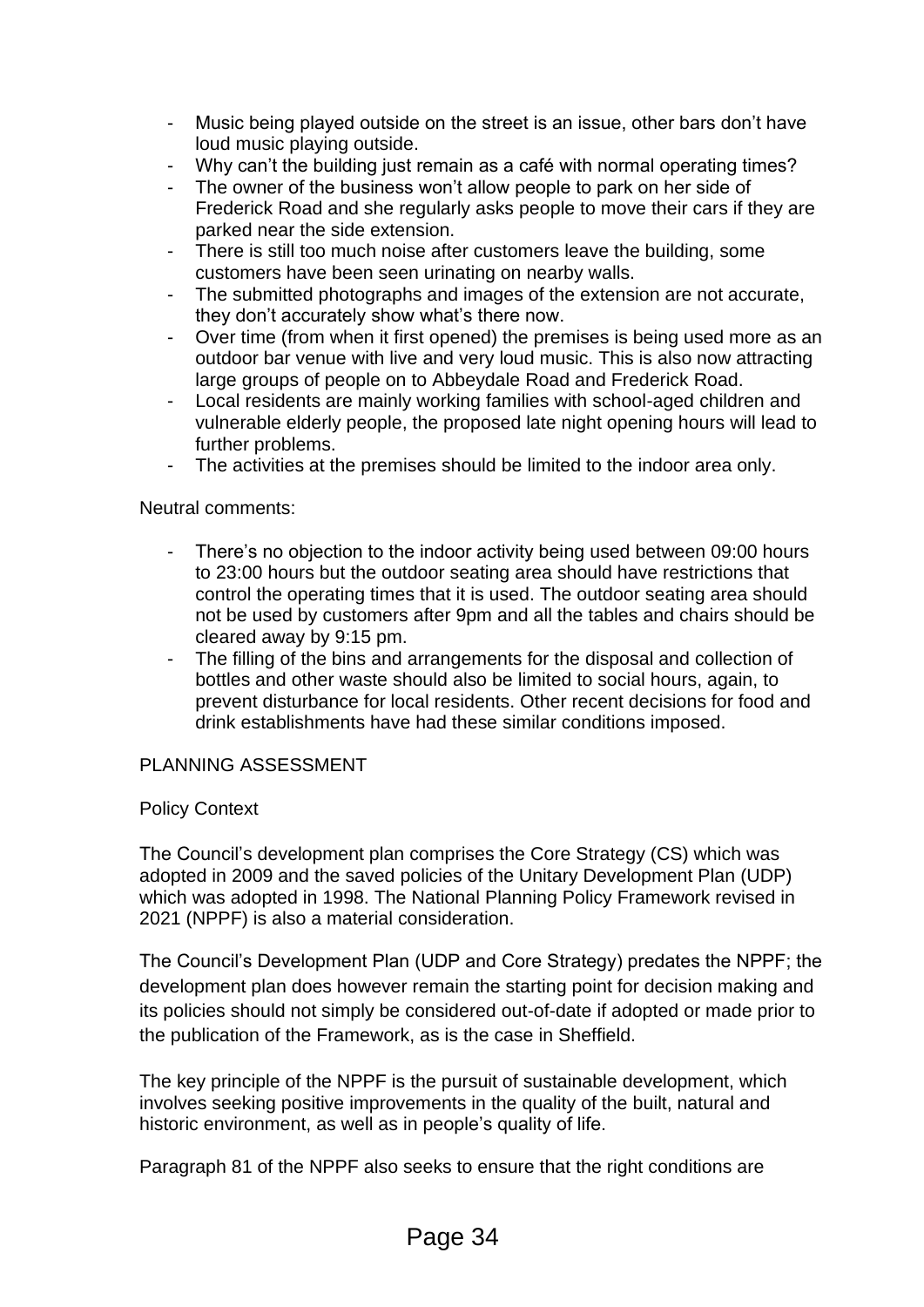created for businesses to invest, expand and adapt which ultimately could lead to jobs being created and economic growth. This assessment will have due regard to these overarching principles.

## Key Issues

The main issues to be considered in this application are:

- Acceptability of the development in land use policy terms.
- Impact on the Character and Appearance of the Area.
- Impact of the proposal on the living conditions/residential amenities.
- Highway Issues.

The site is identified on the Sheffield Unitary Development Plan (UDP) as being within a Local Shopping Policy Area and as such UDP Policies S7 and S10 are applicable. It is also considered in this instance that UDP Policy BE5 'Building Design & Siting' and Core Strategy Policy CS74 'Design Principles' are also relevant.

# Use

UDP Policy S7 states that the preferred use in District and Local Shopping Centres is retail (A1), however A3 uses (food and drink outlets) are also acceptable. At the time the UDP was published, Use Class A3 would have included cafes/restaurants. However, recent changes to the Use Classes Order have resulted in Use Class A being revoked. A cafe/restaurant along with retail use would formerly have been Class A3 and Class A1 respectively but the uses both now fall under Use Class E. In respect of the bar element, it is understood from the applicant that this is an ancillary rather than primary aspect of the business, and it is not the case that customers visit the premises purely for the purposes of drinking in any significant quantity. With this being the case, the use would not be classed as a sui-generis drinking establishment. The applicant has been made aware that if the bar function is a primary activity and accounts for a significant proportion of the sales, then the use would trip into the sui-generis category and planning permission for a change of use would be required.

On this basis therefore, the use of the main premises is not being considered under this application as the operation as now defined would fall under Use Class E, which is already the authorised use of the premises. This application therefore solely relates to the construction of the single-storey side extension which has already been undertaken and is therefore retrospective.

Impact on the Character and Appearance of the Area

The premises are located within a Local Shopping Policy Area and is also adjacent to a Housing Policy Area as defined by the UDP. Abbeydale Road is also a major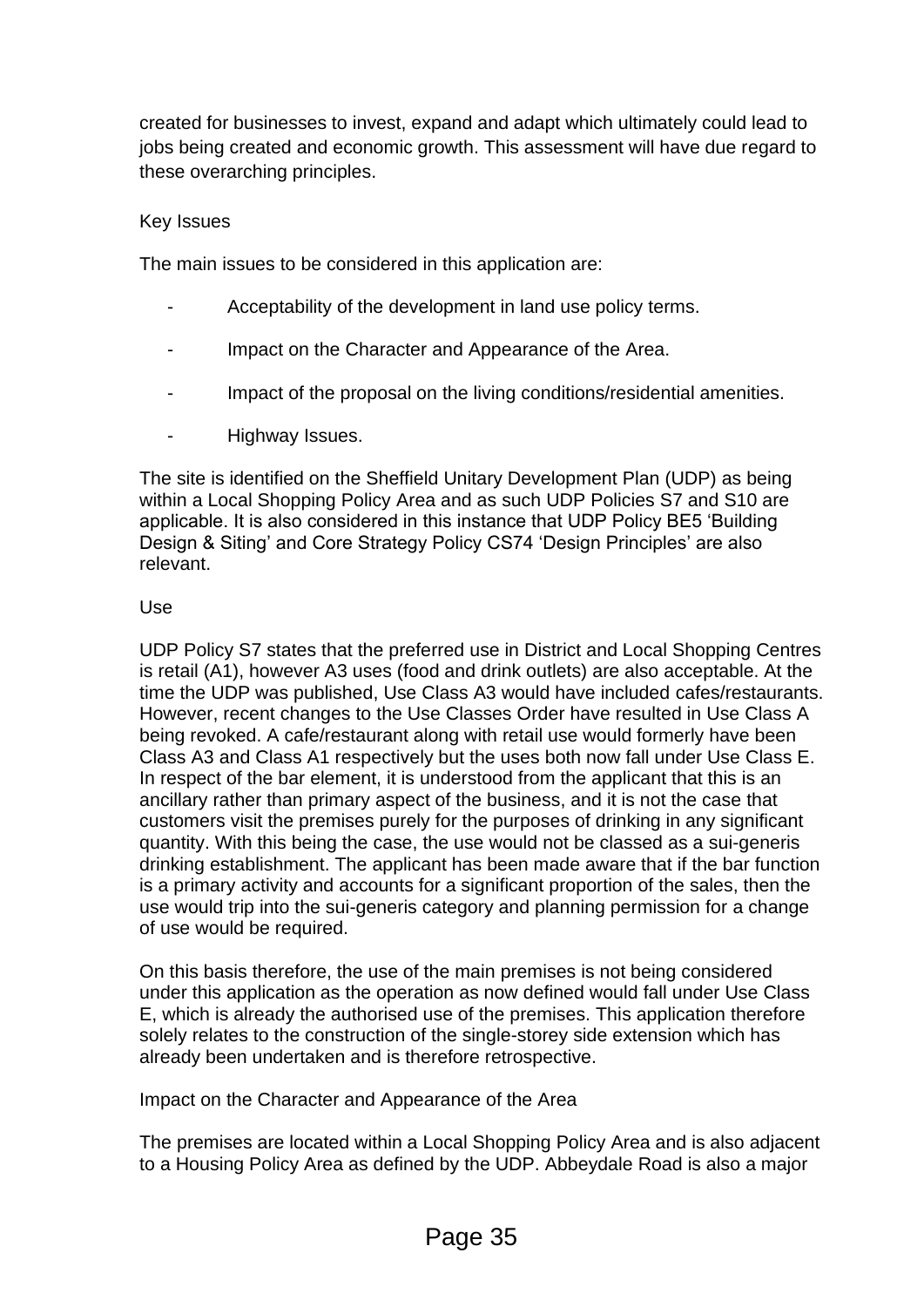arterial road into and out of the city. Because the property is also located on a corner plot, any alterations on the side are visually prominent, particularly when travelling south, away from the City Centre.

The extension is already constructed and is located on the side elevation of the premises fronting onto Frederick Road, where it is seen in conjunction with both the busy commercial environment of Abbeydale Road, and the residential nature of Frederick Road. The applicant has applied for the extension to remain permanently.

The extension itself is built using lightweight materials (polycarbonate sheeting, tarpaulin and timber frame and slats). The extension also has two entrance doors on the Frederick Road elevation. One allows access for staff and the other is intended for customers. The two entrance doors are different in colour and type and generally add to the uncoordinated array of materials that have been used to infill the side panels between the supporting timber posts, creating a somewhat cluttered appearance.

It is noted that none of the objections received relate to the design and form of the structure, and that some representations support its retention, feeling that it enhances the appearance of the area. However, for the reasons given below, officers do not share this view.

Given the very prominent corner position of the structure; ad hoc nature of the differing facing materials and the overall general design of the extension, it is considered that the extension displays a very temporary appearance and results in an adverse visual impact on the character of both the street-scene and host property. It is considered that the structure lacks any coordination, longevity or integrity in terms of facing materials.

Despite its poor overall appearance, the extension does provide additional space for the business and it is recognised that the extension enabled the business to operate through key stages of the covid pandemic where separation space between customers and good ventilation was needed. There are many such structures along Abbeydale Road all of which are under review in respect of their status (authorised or otherwise) and officers are in dialogue with the business owners to advise of appropriate steps to either secure permission retrospectively for the structure where acceptable, or seek improvement or removal/replacement where not.

It is also acknowledged that the extension is on the side/gable elevation of the building and therefore, it does not in this instance cut across any significant architectural features.

However, it is considered that the overall design and choice of somewhat random facing materials of temporary appearance has in this instance, resulted in a structure that detrimentally affects the character of the building and the streetscene, further exacerbated by the property's location on a prominent corner junction in close proximity to residential property of a domestic scale.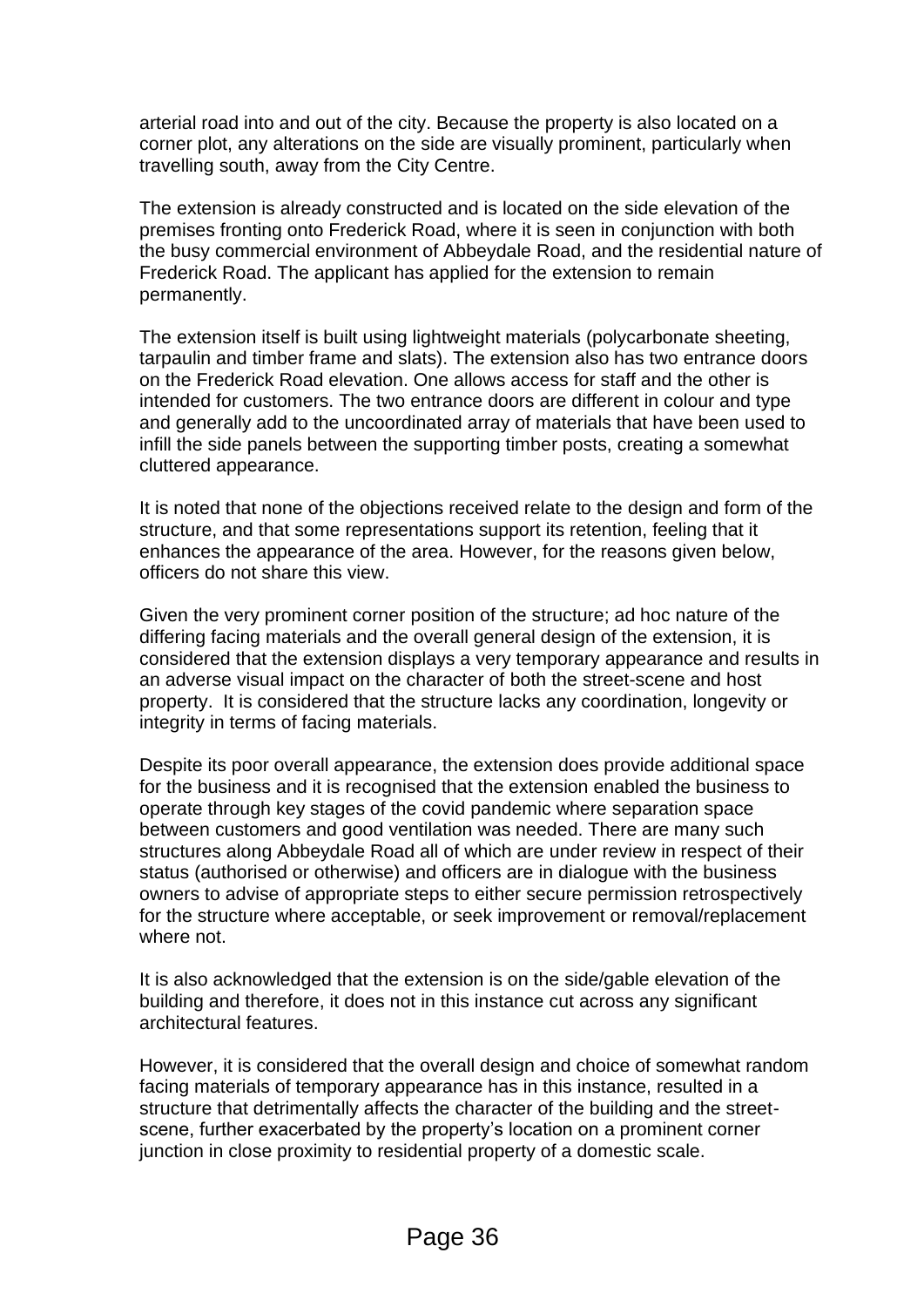As such it is considered that the extension fails to satisfy UDP policy S10(d) which requires new developments in shopping areas to be well-designed and of a scale and nature appropriate to the site. For the same reasons outlined above, the proposal would also be contrary to Policy CS74 of the Sheffield Core Strategy and UDP Policy BE5, which both require new developments to be well-designed (including the use of good quality materials) and to respect townscape character, views and vistas, building styles and materials. Policy CS74 also states that new developments should contribute to place-making, be of a high quality and should help to transform the character of physical environments that have become run down and are lacking in distinctiveness. These policies can be afforded substantial weight as they broadly align with paragraph 130 of the NPPF which states that decisions should ensure that developments add to the overall quality of the area, not just for the short term but over the lifetime of the development; and developments should be visually attractive as a result of good architecture.

### Impact on Residential Amenity

UDP policy S10(b) requires development not to cause residents to suffer from unacceptable living conditions, including air pollution, noise, or other nuisance or risk to health or safety. This aligns with Paragraph 130 of the NPPF which states that developments should result in a high standard of amenity; and Paragraph 185 which states that developments should avoid noise giving rise to significant adverse impacts on health and quality of life.

Whilst the principle of the café/shop use is established, there is still a potential issue of noise nuisance being generated within the extension impacting upon residents living on Frederick Road, Southcroft Gardens or in the flat above the shop particularly given the flimsy construction. This would potentially be a more significant problem in the summer months when windows tend to be open and customers might prefer to sit or stand outside the café/shop.

It is considered that the lightweight structure and the partially open frontage design of the extension is less-likely to insulate neighbours from noise than a brick or block-built structure. This presents issues in terms of hours of use and activity undertaken within the structure.

In terms of hours of use of the structure, in areas such as Ecclesall Road and Abbeydale Road where external seating is a common feature, conditions imposed upon planning permissions relating to those areas have required customers to cease using the external area after 9pm. Although the structure has elements of cover this is not considered sufficient to eradicate noise and a 9pm limit on the use of the area is considered appropriate here.

In addition, as part of the recommendation to the Committee meeting on 1<sup>st</sup> March 2022 officers had recommended a condition be imposed to prevent loudspeakers being fixed within this area. Following deferral of the decision at that meeting officers have re-considered this matter as requested.

To have unrestricted playing of music through loudspeakers in the structure would not be acceptable owing to the significant harm, loss of amenity and nuisance this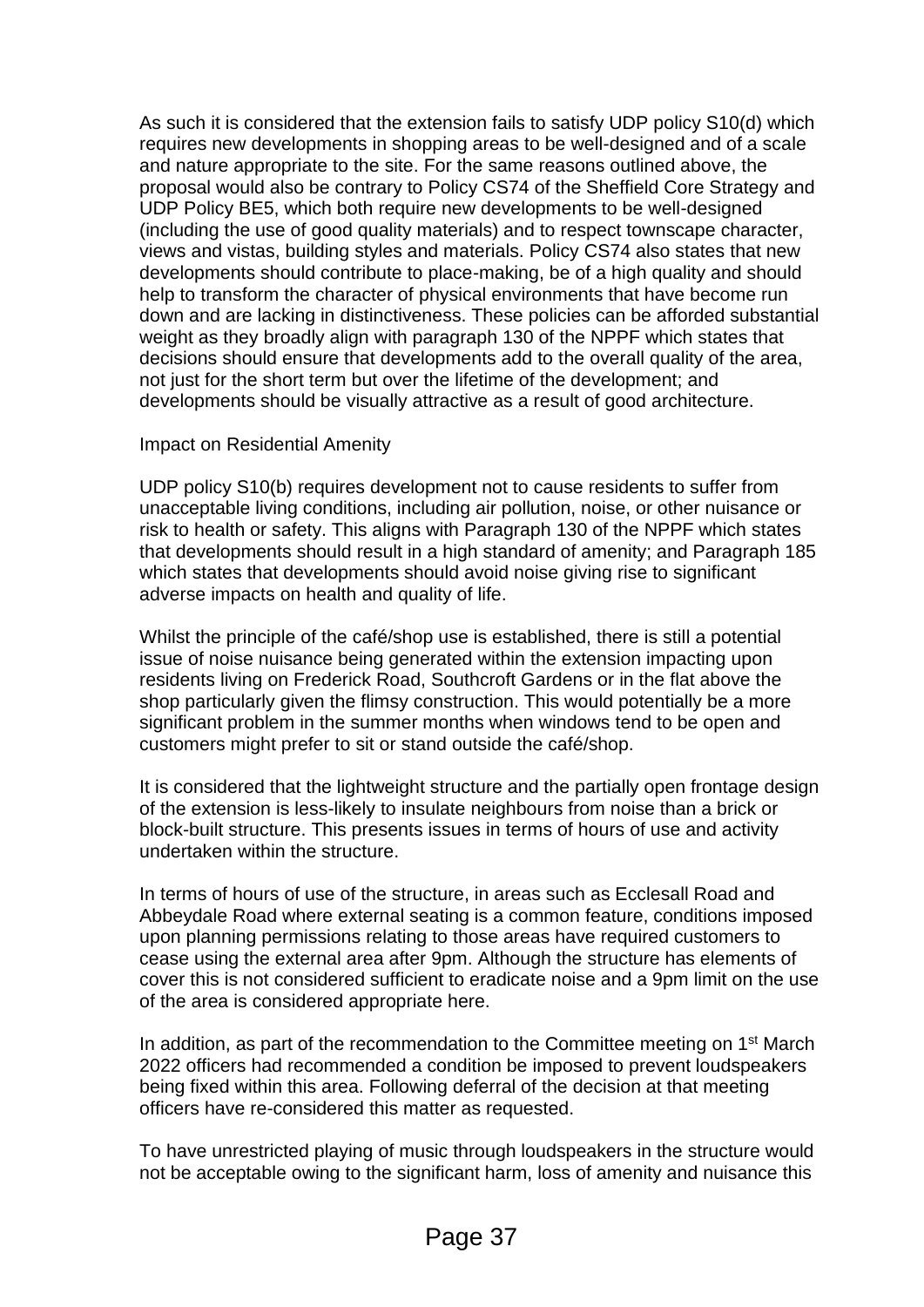would generate for nearby residents and potentially businesses too. Officers therefore considered whether it was possible to construct a planning condition that would enable the playing of some music at low levels in a manner that would not cause nuisance to neighbours.

Given the nature of the location, there is at busy times traffic noise generated on Abbeydale Road, including larger vehicles (buses, HGV's). This presents complexities in establishing ambient noise levels as they are likely to vary significantly throughout the day. In turn this makes establishing an appropriate noise level for any amplified music difficult and likely to require different noise levels being set at different times of the day in order to a) avoid disturbance and b) be audible to customers.

Whilst this may be technically possible to achieve, it would require noise surveys to be undertaken and would likely require items such as sound limiters to be incorporated. There would be a substantial additional cost to the applicant in this and it would present significant difficulties in effective monitoring and enforcement.

It is worth noting here that a nearby premises 335-337 Abbeydale Road (approx. 50m away at the junction of Hale Street) recently received planning permission for use as a bar, and in resolving planning conditions related to noise, the applicant's approved sound attenuation scheme, based on a recent noise survey, requires folding doors which lead to an external terrace to be closed when music is played internally within the building, as appropriate noise levels could not be achieved. This has the effect of prohibiting external music. The environment and relationship to noise sensitive properties for that property are almost identical to the situation at this application property.

It is therefore likely that if a condition were imposed that allowed music to be played externally following a noise survey, it would lead to a situation where noise levels could not be demonstrated to be acceptable externally once the necessary noise surveys had been undertaken. This would not therefore be a reasonable condition.

In addition, to allow external amplification of sound would directly conflict with consistently applied planning (and Licensing) conditions preventing such to venues with external areas in similar locations and would also conflict with the Premises Licence for this site.

The applicant has referred to The Health Protection (Coronavirus, Restrictions) (Obligations of Undertakings) (England) (Amendment) Regulations 2020 and a noise limit of 85dB(A) which is stated within the Regulations as a maximum noise level for the playing of music within a public house, restaurant, café or bar, and feels that this represents justification for acceptance of a similar noise level to be allowed within the external structure.

In response, these Regulations were brought in as a response to the covid pandemic and were the same Regulations that required the wearing of face coverings, limited group sizes to six, prevented singing in groups of more than six, and prevented dancing. Officers understand the purpose of the of 85dB(A) limit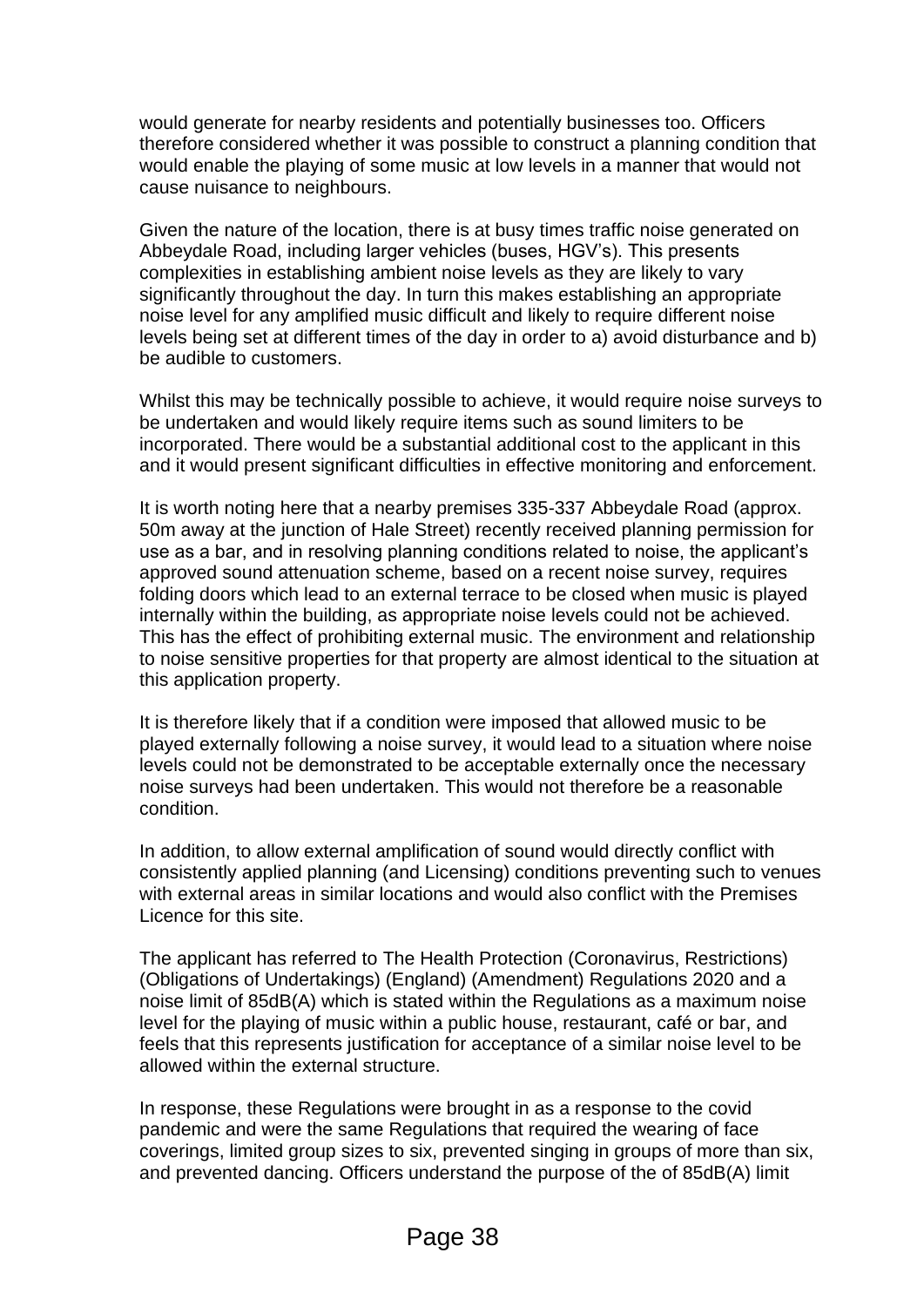was to minimise the need for raised voices owing to the generation of airborne virus particles when doing so to avoid the spread of the virus. It does not represent a blanket assessment of the impact of that particular noise level on amenity or nuisance.

For these reasons, it is officers view that it is correct to prevent music being played externally through loudspeakers within the external shelter in order to protect neighbouring residents and businesses.

This does not prevent music being played internally, as happens at present.

Therefore after giving consideration to Members request made in deferral of the item at the 1st March meeting, it is officers view that the previously recommended condition remains appropriate.

#### Highway Issues

There are no significant highway safety issues associated with the application to retain the shelter that would prevent it being supported.

The planters which are situated on the highway can easily be removed if required and this is a matter for the Council as Highway Authority rather than being central to the determination of this application.

#### RECOMMENDATION

Taking all of the matters raised into account, it is considered that the side extension as built owing to its use of uncoordinated materials of a temporary nature has a detrimental impact upon the character and appearance of the host property and the surrounding area.

As such it is considered that the development in its current form is contrary to Policies S10 and BE5 of the Sheffield Unitary Development Plan; Policy CS74 of the Sheffield Core Strategy and Paragraph 130 of the NPPF (which all relate to design).

It is however recognised that the covid pandemic resulted in many shops and particularly food and drink premises erecting both temporary and permanent structures on their forecourts to enable businesses to continue to function. This is particularly evident in Sheffield along the Abbeydale Road corridor, where there are many unauthorised structures, and where officers are currently in the process of establishing their status and engaging with the business owners in order to secure acceptable outcomes.

As such, a sensitive approach to the determination of this case is considered appropriate with any decision acknowledging the potential impact on the business at what is a difficult time.

For this reason, rather than recommending refusal of the application, officers